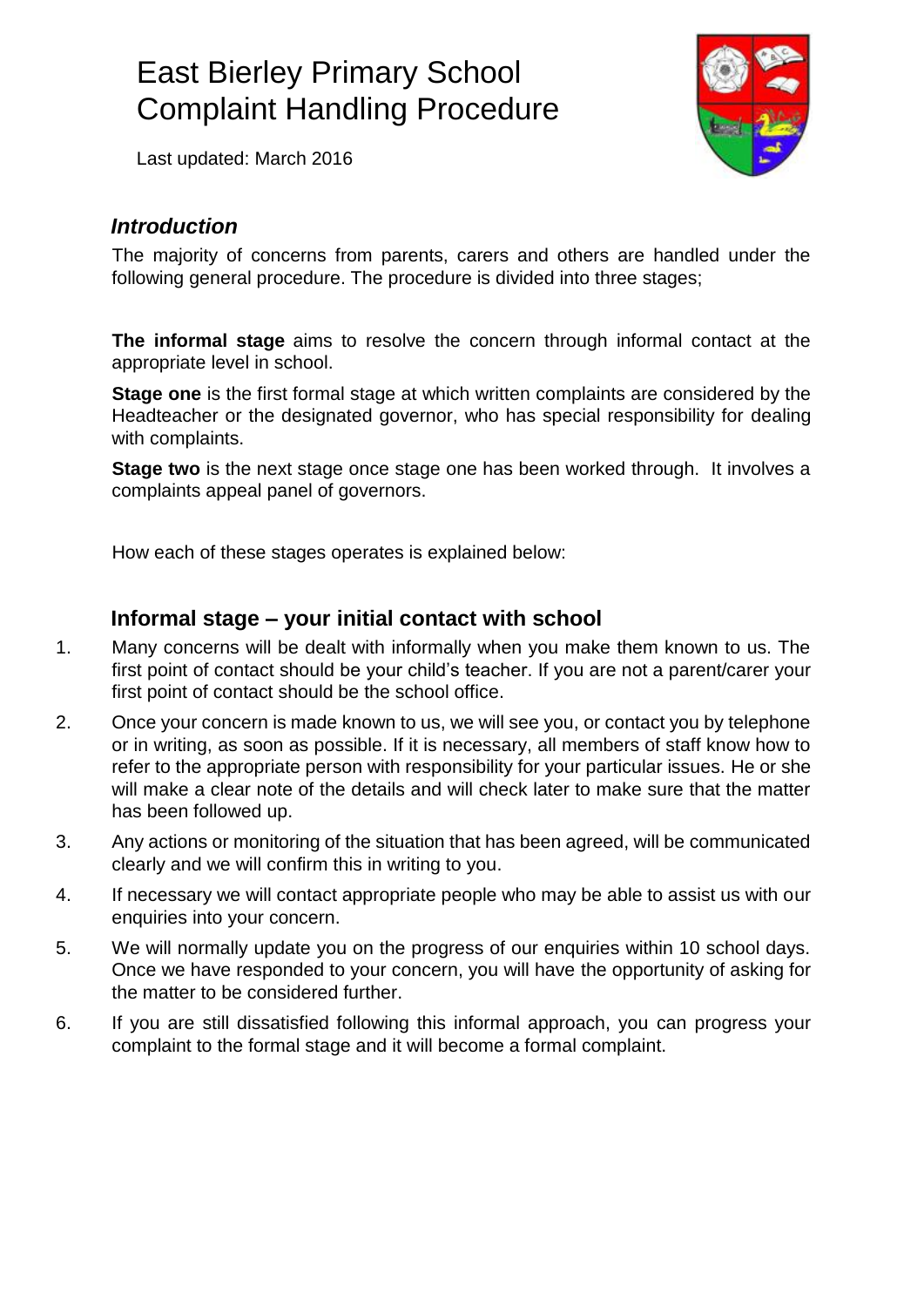Last updated: March 2016

#### **Stage one - formal consideration of your complaint**

This stage in our procedures deals with written complaints. It applies where you are not happy with the informal approach to dealing with your concern, as outlined above.

- 1. Normally, your written complaint should be addressed to the Headteacher. If, however, your complaint concerns the Headteacher personally, it should be sent to the school marked "for the attention of the chair of governors".
- 2. We will acknowledge your complaint in writing as soon as possible after receiving it. This will be within three school days.
- 3. We will enclose a copy of these procedures with the acknowledgement.
- 4. Normally we would expect to respond in full within 15 school days but if this is not possible we will write to explain the reason for the delay and let you know when we hope to be able to provide a full response.
- 5. As part of our consideration of your complaint, we may invite you to a meeting to discuss the complaint and fill in any details required. If you wish, you can ask someone to accompany you to help you explain the reasons for your complaint.
- 6. The Headteacher, or chair of governors may also be accompanied by a suitable person if they wish.
- 7. Following the meeting, the Headteacher, investigating officer or chair of governors will, where necessary, talk to witnesses and take statements from others involved. If the complaint centres on a pupil, we will talk to the pupil concerned and, where appropriate, others present at the time of the incident in question.
- 8. We will normally talk to pupils with a parent or carer present, unless this would delay the investigation of a serious or urgent complaint, or where a pupil has specifically said that he or she would prefer the parent or carer not to be involved. In such circumstances, we will ensure that another member of staff, with whom the pupil feels comfortable, is present.
- 9. If the complaint is against a member of staff, it will be dealt with under the school's internal confidential procedures, as required by law.
- 10. The Headteacher or chair of governors will keep written/typed, signed and dated records of all meetings and telephone conversations, and other related documentation.
- 11. Once we have established all the relevant facts, we will send you a written response to your complaint. This will give an explanation of the Headteacher's or chair of governors' decision and the reasons for it. If follow-up action is needed, we will indicate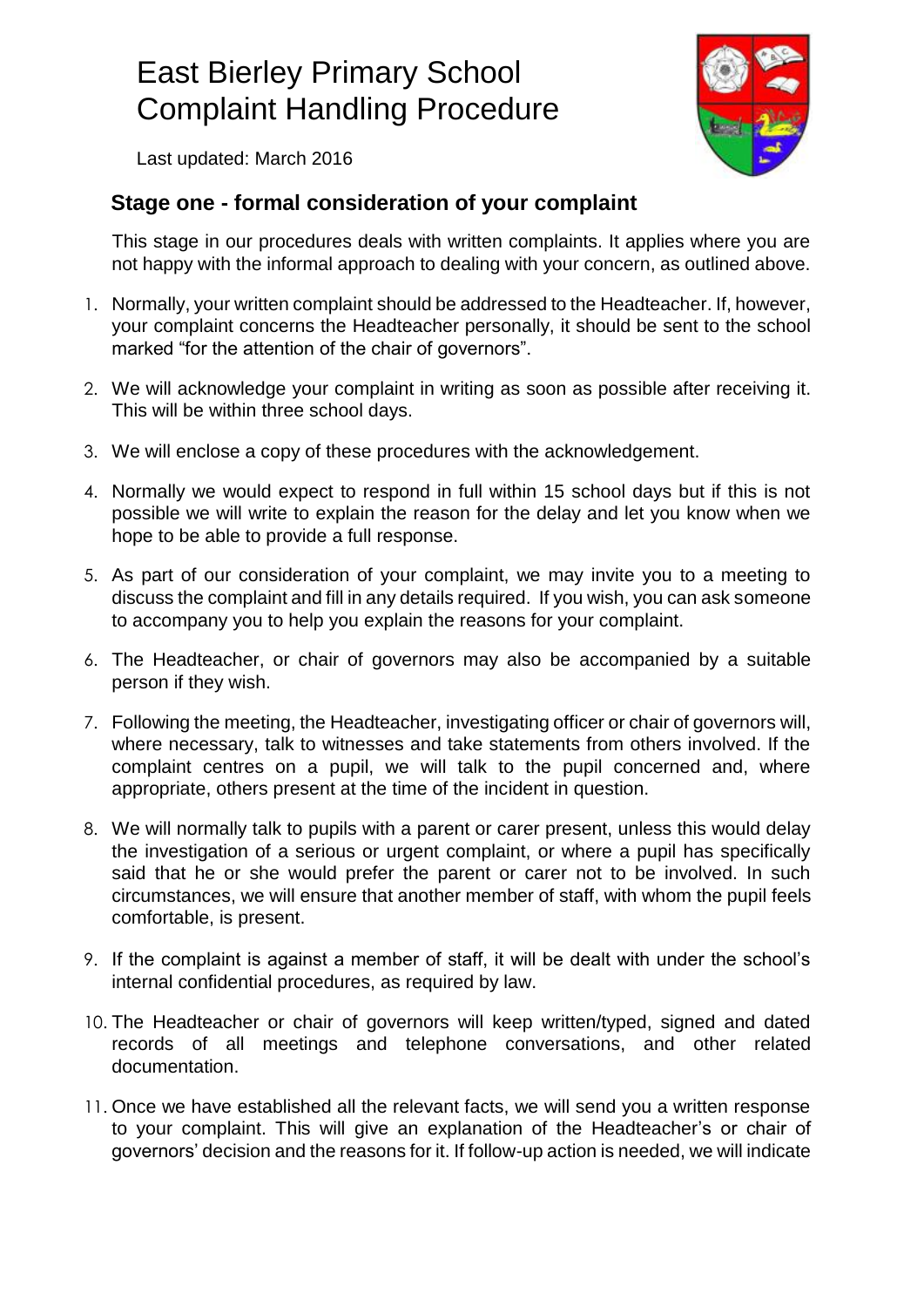

Last updated: March 2016

what we are proposing to do. We may invite you to a meeting to discuss the outcome as part of our commitment to building and maintaining good relations with you.

- 12. The person investigating your complaint may decide that we have done all we can to resolve the complaint, in which case we may use our discretion to close the complaint at this point. Please see the next page for further information about this process.
- 13. If you are unhappy with the way in which we reached our conclusions, you may wish to proceed to stage two, as described below.

#### **Stage two - consideration by a governors appeal panel**

- If the complaint has already been through stage one and you are not happy with the outcome as a result of the way in which the complaint has been handled, you can take it further to a governors' appeal panel. This is a formal process, and the ultimate recourse at school level.
- The purpose of this arrangement is to give you the chance to present your arguments in front of a panel of governors who have no prior knowledge of the details of the case and who can, therefore, consider it without prejudice.
- However, the aim of a panel is not to rehear the complaint. It is there to review how the complaint has been investigated and to determine whether this has been conducted fairly. It is there to establish facts and make recommendations which will reassure you that we have taken the complaint seriously.

The governors' appeal panel operates according to the following formal procedures:

- 1. The governing body will convene a panel of three governors and will aim to arrange for the panel meeting to take place within **20 school days.**
- 2. You will be asked whether you wish to provide any further written documentation in support of your appeal.
- 3. The Headteacher or complaint investigator will be asked to prepare a pack of the documentation related to the investigation and the outcome for the panel. The panel can request additional information from the Headteacher, complaint investigator or other sources if necessary.
- 4. You will be informed, at least **five school days** in advance, of the date, time and place of the meeting. The meeting will normally take place in school but outside of normal school hours.
- 5. With the letter, you will receive any relevant correspondence or reports regarding stage one and you will be asked whether you wish to submit further written evidence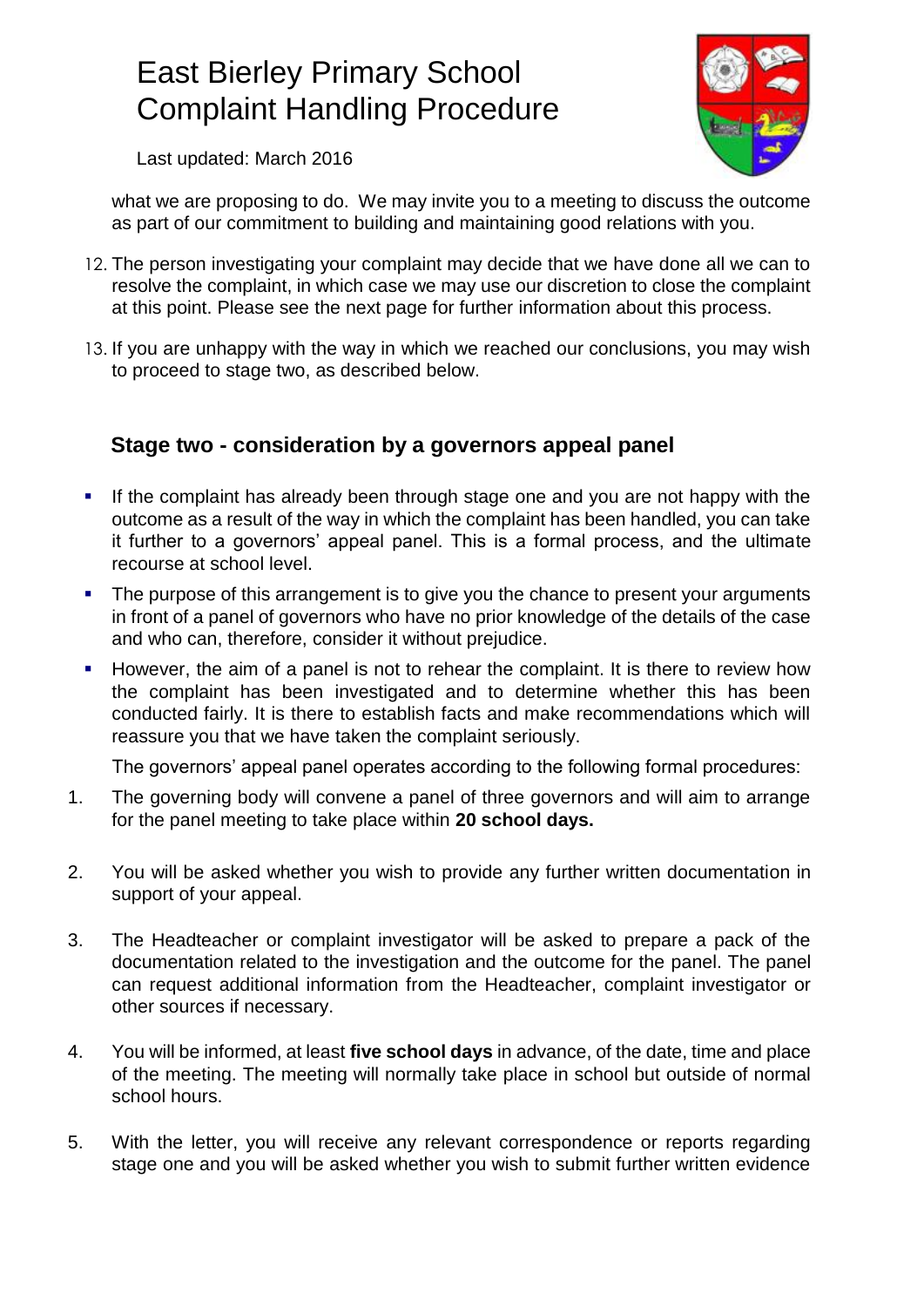

Last updated: March 2016

to the panel. Any additional documentation should be submitted prior to the review panel meeting.

- 6. The letter will explain what will happen at the panel meeting and that you are entitled to be accompanied to the meeting. The choice of person to accompany you is your own, but it is usually best to involve someone in whom you have confidence but who is not directly connected with the school. They are there to give you support but also to witness the proceedings and to speak on your behalf if you wish.
- 7. If it is necessary in the interests of the ratifying the investigative process, the complaint investigator may, with the agreement of the chair of the panel, invite relevant witnesses directly involved in matters raised by you to attend the meeting.
- 8. The chair of the panel will bear in mind that the formal nature of the meeting can be intimidating for you and will do his or her best to put you at your ease.
- 9. As a general rule, no evidence or witnesses previously undisclosed should be introduced into the meeting by any of the participants. If either party wishes to do so, the meeting will be adjourned so that the other party has a fair opportunity to consider and respond to the new evidence.
- 10. The chair of the panel will ensure that the meeting is properly minuted. Please understand that any decision to share the minutes with you, the complainant, is a matter for the panel's discretion and you do not have an automatic right to see or receive a copy as the minutes are the property of the governing body. Since such minutes usually name individuals, they are understandably of a sensitive and, therefore, confidential nature.
- 11. Normally, the written outcome of the panel meeting, which will be sent to you, should give you all the information you require. If, however, you feel that you would like to have a copy of the minutes it would be helpful if you could indicate this in advance. If the panel is happy for the minutes to be copied to you, the clerk can then be asked maintain confidentiality in the minutes.
- 12. During the meeting, you can expect there to be opportunities for:
	- the panel to hear you explain your case and your argument for why it should be heard at stage two;
	- the panel to hear the complaint investigator's case in response;
	- **v** you to raise questions via the chair;
	- vou to be questioned by the complaint investigator through the chair;
	- the panel members to be able to question you and the complaint investigator; and
	- you and the Headteacher/complaint investigator to make a final statement.
- 13. In closing the meeting, the chair will explain that the panel will now consider its decision and that written notice of the decision will be sent to you and the Headteacher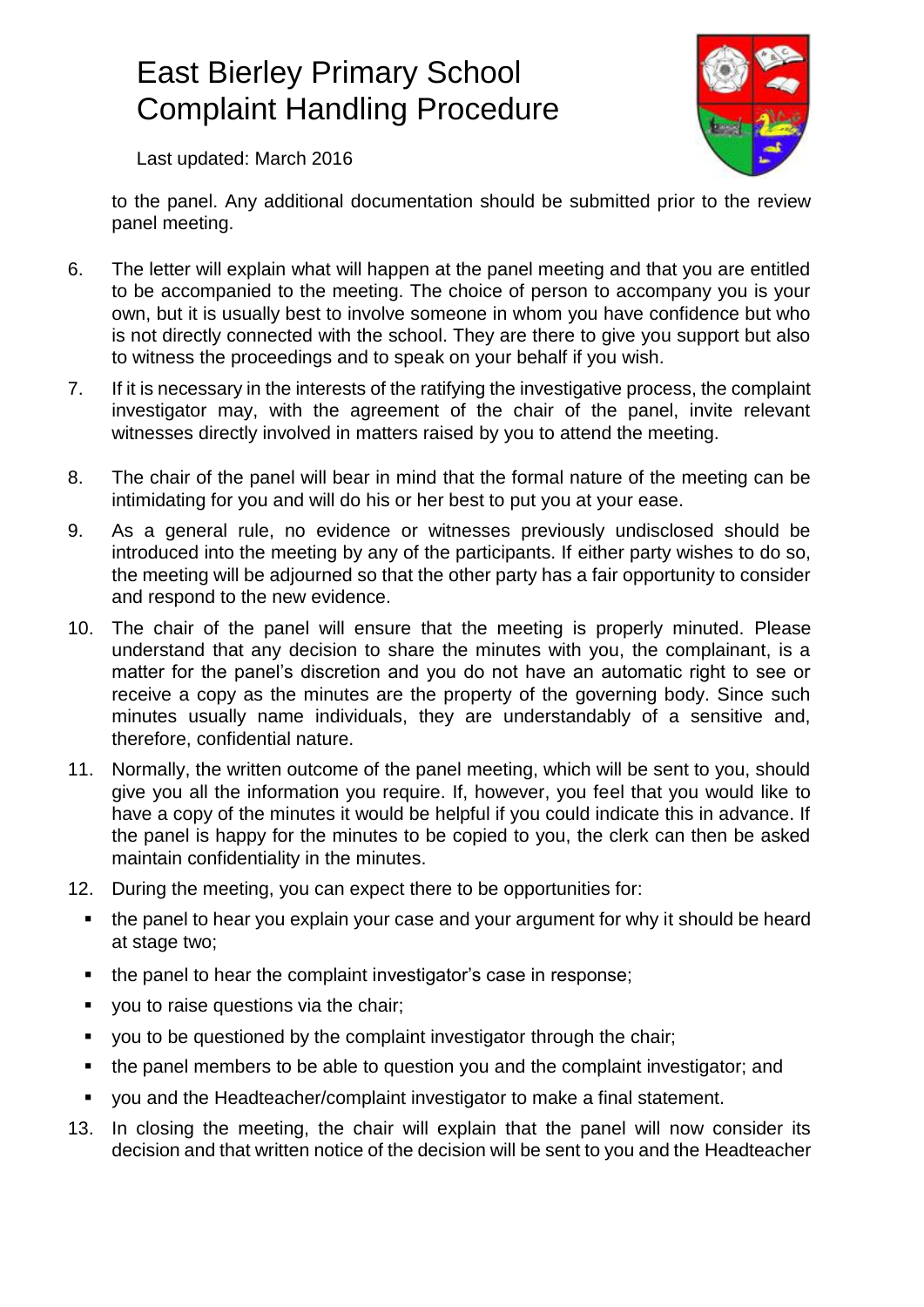

Last updated: March 2016

**within five school days**. All participants other than the panel and the clerk will then leave.

- 14. The panel will then consider the complaint and all the evidence presented in order to:
	- **F** reach a unanimous, or at least a majority, decision on the case;
	- decide on the appropriate action to be taken, if necessary; and
	- **•** recommend, where appropriate, to the governing body changes to the school's systems or procedures to ensure that similar problems do not happen again.
- 15. The clerk will send you and the Headteacher a letter outlining the decision of the panel. The letter will also explain that you are entitled to have the handling of the complaint reviewed by the Secretary of State for Education.
- 16. We will keep a copy of all correspondence and notes on file in the school's records but separate from pupils' personal records.

#### **Closure of complaints**

- Very occasionally, a school and/or the LA will feel that it needs, regretfully, to close a complaint where the complainant is still dissatisfied.
- We, and the LA where appropriate, will do all we can to help to resolve a complaint against the school but sometimes it is simply not possible to meet all of the complainant's wishes. Sometimes it is simply a case of "agreeing to disagree".
- If a complainant persists in making representations to the school to the Headteacher, designated governor, chair of governors or anyone else – or to the LA, this can be extremely time-consuming and can detract from our responsibility to look after the interests of all the children in our care.
- For this reason, we are entitled to close correspondence (including personal approaches, as well as letters and telephone calls) on a complaint where we feel that we have taken all reasonable action to resolve the complaint and that the complaint has exhausted our official process. The LA will support us in this position, and especially where the complainant's action is causing distress to staff and/or pupils.
- In exceptional circumstances, closure may occur before a complaint has reached stage two of the procedures described in this document. This is because a complaints panel takes considerable time and effort to set up and we must be sure that it is likely to assist the process of investigating the complaint.

The chair of governors may decide, therefore, that every reasonable action has been undertaken to resolve the complaint and that a complaints review panel would not help to move things forward.